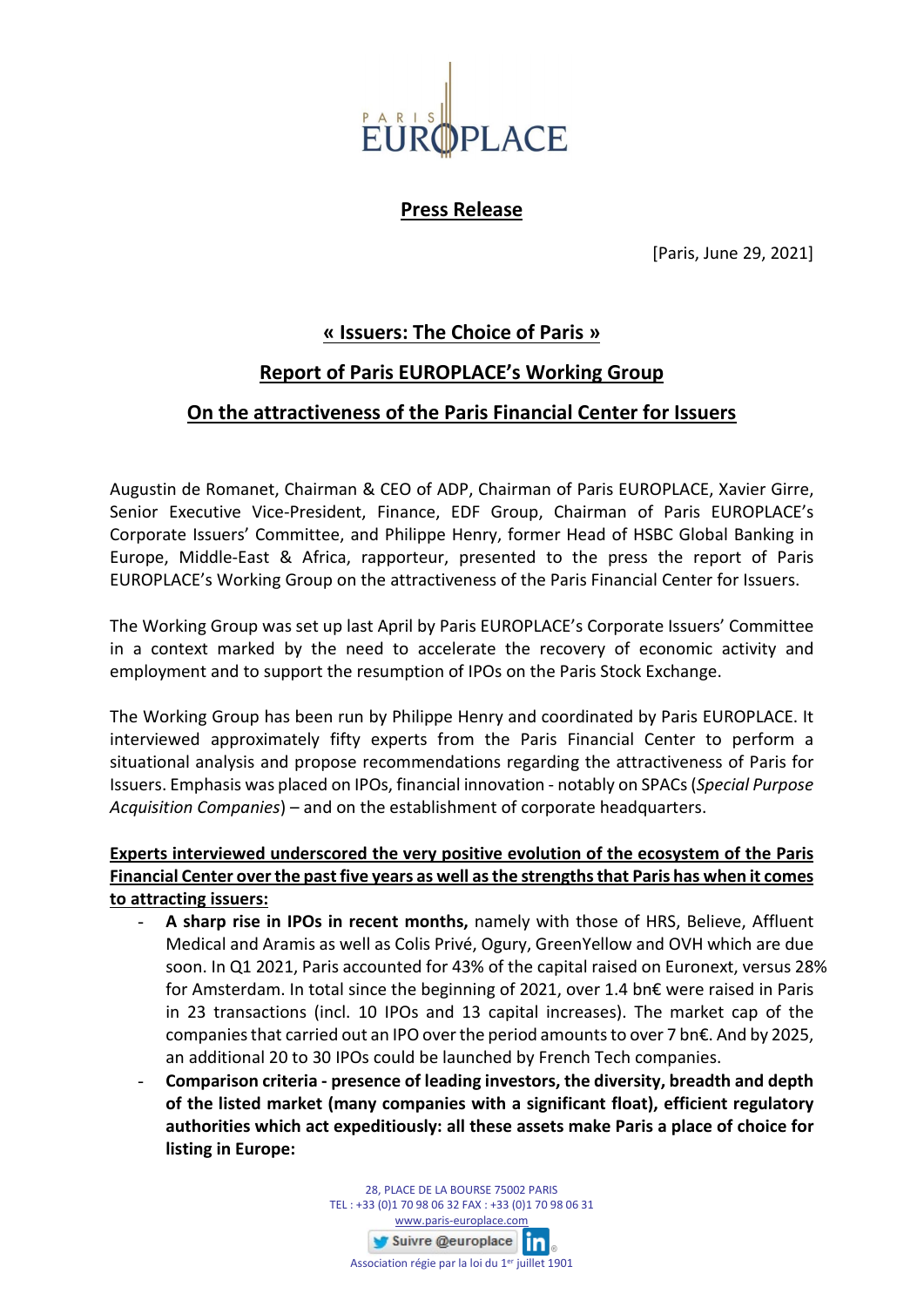- $\circ$  The combined market capitalization of Euronext (6 trillion euros at the end of March 2021) has exceeded that of London (3.7 trillion) and Frankfurt (2.4 trillion), particularly since the acquisition of the Oslo and Milan stock exchanges;
- $\circ$  Paris is home to 55% of companies listed on Euronext, versus 21% for Oslo, 9% for Brussels and 8% for Amsterdam;
- o 5,400 institutional investors from 63 countries trade in Paris nearly half of them (48%) are American;
- **A full ecosystem - investors, banks and intermediaries, regulatory authorities – particularly geared to list Tech and fast-growing companies:** the cost of an IPO is significantly lower on Euronext (3.4% of the transaction cost) than on the New York Stock Exchange (5.7%) and on Nasdaq (6.3%);
- **Competence, efficiency and openness towards innovation of regulatory authorities;**
- **An attractive environment for the promotion of innovation, including to list** SPACs (Mediawan, 2MXOrganic, and in June 2021 Accor Acquisition Company, Transition and DEE Tech) as presented by an AMF (Autorité des Marchés Financiers, Financial markets authority) document dated April 15 and to the security of investments.

# **Based on the findings of the interviews, the Working Group has made four sets of recommendations to further strengthen the attractiveness of the Paris Financial Center for issuers:**

- **Strengthen the position of investors in growth stocks on the Paris marketplace**, whose role is essential: in particular, bolster cornerstone funds (with cornerstone investors who commit in advance to invest) and crossover funds (which support fast-growing companies over time), encourage institutional investors – insurance companies, banks, pension funds, asset management companies – to participate more actively in IPOs, ensure that the commitments of Tibi funds to invest in the Paris Financial Center's technology companies – whether listed or unlisted – are met and accelerate developments in employees' shareholding.
- **Expand ESG (Environmental, Social, Governance) investments in the Paris Financial Center for the benefit of issuers:** sustainable finance in Europe accounted for 7% of outstandings in 2020 (twice as much as in 2018) and 42% of net flows (vs 20% in 2018) in equities. In its report, the Working Group recommends that the Investors' and Issuers' Committees of Paris-EUROPLACE design measures to make the framework of European non-financial reporting efficient. Moreover, goldplating in France must be avoided.
- **Enhance the attractiveness of the regulatory and tax framework of the Paris Financial Center. Regarding tax,** a recommendation is the deductibility of IPO and capital increase expenses. Furthermore, the report once again states that greater tax stability is absolutely necessary in order to preserve the attractiveness of Paris and to ensure that France is comparable in terms of corporate income tax rate with other European countries over time.